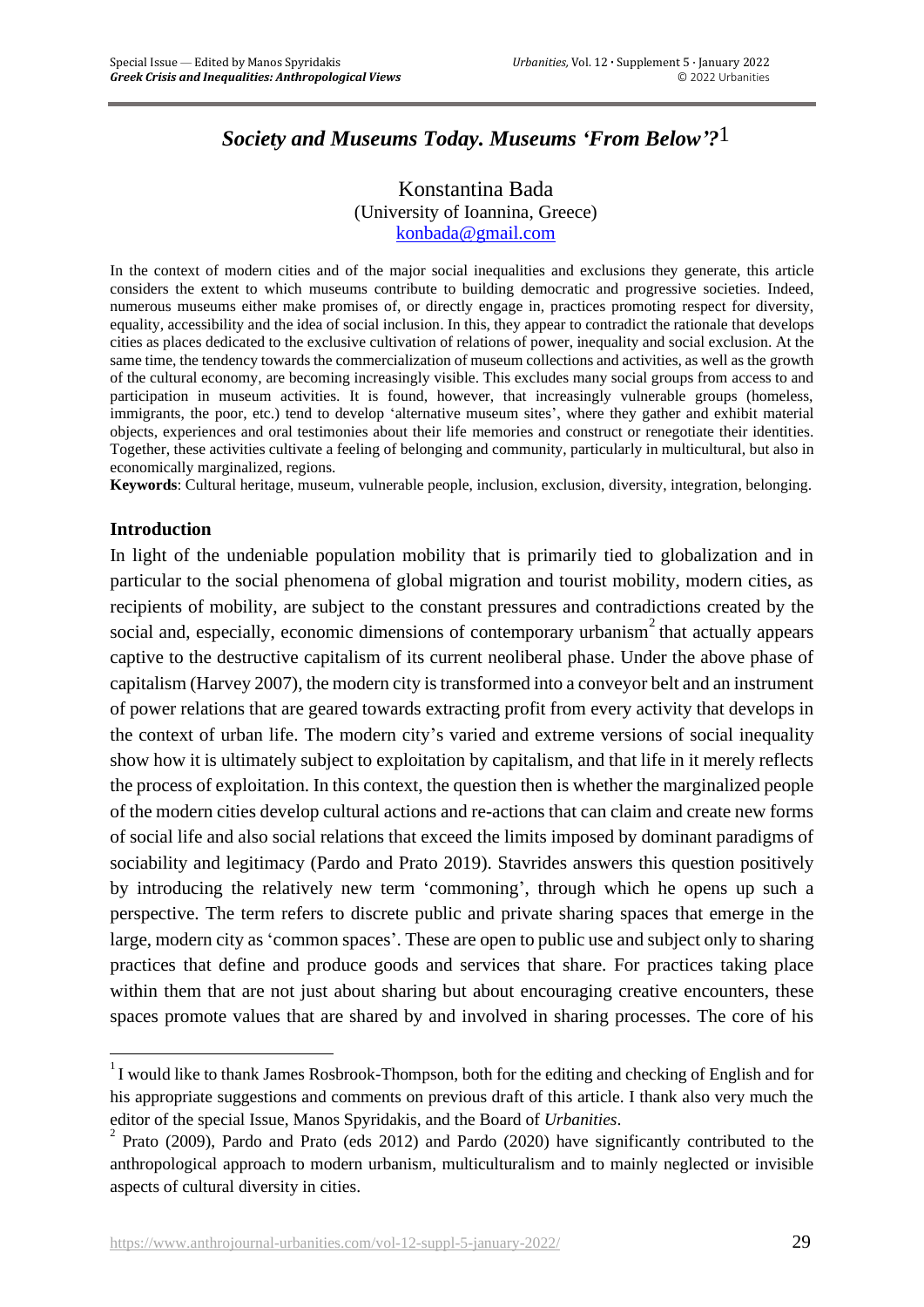argument is in fact that 'commoning can remain commoning only if it keeps expanding to include newcomers' (Stavrides 2016: 221).

Modern cities actively participate in the global stage of urban development, innovation and competition and work to demonstrate their unique comparative advantage over other cities (Spyridakis 2009). They do so by showcasing aspects of the city that could earn them any one of these labels — that of a 'smart' city, 'creative' city, 'green' city, 'hybrid' city, 'sustainable' city, 'cultural' city, 'intrastate' or 'digital' city. These efforts are made in order to achieve a high standard of living and to attain visibility and a high ranking in the preferences of varied organizations and companies, as well as among tourists and their own citizens. Most of these forms of urban development can be referred to with the term 'soft power' (Mouliou 2015). Indeed, culture and cultural heritage are considered a strong type of soft power, and museums and exhibitions, in particular, are viewed as the most powerful agents. Dicks refers for example that according the Bazelgette Review (2017: 11), a Government-commissioned independent review of the UK's, 'on current trends, the Creative Industries (arts sector), could deliver close to £130bn GVA by 2025 and approximately one million new jobs could be created by 2030' (Dicks 2019: 31). As Lord and Blankenberg point out, where cities exist, there are museums, and 'powerful cities have omnipotent museums' (2015: 9, 19). The great importance of modern museums urges us to explore their social dimensions, the relationships between them and social groups that experience marginalization and social inequality. It is also important to explore the ways in which particular social groups establish their own museum spaces and give their own meanings. It is noted that the term museum covers a wide variety of places in which cultural objects are protected and exhibited for public benefit (there are therefore museums indoors, outdoors and in households; monuments, buildings, settlements and protected landscapes, etc.). The museums also include virtual reality sites (virtual museums). Recently the term has also come to refer to informal, perhaps temporary, actions which organize a space where a social group or a community collects, deposits and often exhibits objects, oral testimonies, memories, materials and intangible objects that represent the experiences, meaning and identity that the group or community attributes to itself.

The research data come from my on-site research visits, during the last five years to various types of museums in Greece and across Europe, including many visits to museum websites and to some online museums. The time of my site visits in museums was almost always very short, so I chose to work as a visitor or as a careful observer who recorded every

 $3$  The term soft power was put forward by Joseph Nye to identify this form of power as a power that tends to derive from intangible, cultural or ideological resources (Nye 1990: 188-197). According to him, the current definition of power is being transformed. It is becoming increasingly unclear as coercive power loses its force, leaving space for cooperative power or indirect power arising from the abovementioned resources or from others such as information, technology, knowledge, popular culture or political cohesion (Nye 1990: 31-35). More specifically, he describes soft power as power's second face, one which is intangible and based on 'the ability to shape the preferences of others'; it is, in other words, based on attraction (Nye 1990). However, Yukaruc notes that the concept of soft power is not particularly original and shares similarities with the Gramscian understanding of power (Yukaruc 2017: 497).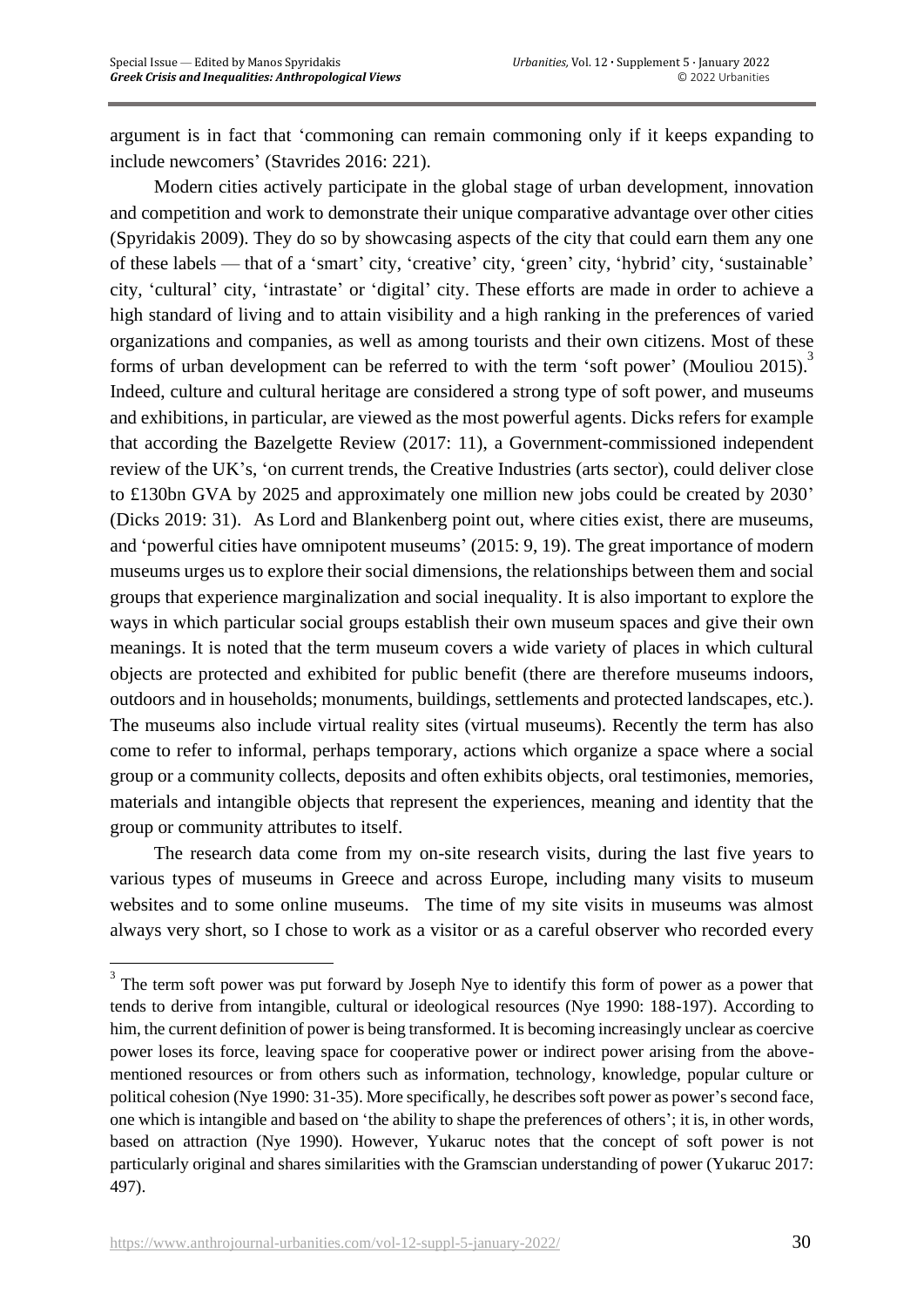kind of movement and information. My interest was in exploring the relationship between museum and society, in identifying the social character of the museum and in ways in which communities and social groups participate. Ethnographic research was actually conducted at the Victoria Square Project in Athens (2017) at the Museum of Greek Folk Art — renamed as 'Museum of Modern Greek Culture', especially at the permanent exhibition 'People and Tools. Aspects of work in pre-industrial society' (at the end of 2015), and in many local, folk museums in Greece.

Throughout their history, museums have always had a dynamic public image as a field of expression and exposition for the important ideas that defined societies. However, in recent decades museums have frequently undergone radical transformations, re-adjusting or reinventing their principles, policies and practices. As a result of these impressive and imaginative constructions, they have converted themselves into landmarks, magnets for tourists and citizens, turning a comparative advantage in projects for urban revival which are being attempted following the radical transformation of cities as regards the structure and bases of productivity. Museums are also involved in the new logic of urban economic development, although they attempt to base their contribution to it on the principles laid out in their social role. For example, the implementation cultural/museum clustering programs<sup>4</sup> in museums in Berlin, Amsterdam, Copenhagen and London amongst others, reflects these ongoing changes (Cook and Lazeretti 2008). 5

## **The Social Dimension of Museums**

As public institutions, museums have the potential to contribute to social cohesion, to substantially influence the ways in which individuals and societies perceive themselves and their relationships with others (Newman and McLean 2004: 16). The social and above all political importance of the museum as an institution was recognized during the 1960s. However, it was during the 1970s and 1980s that the museum came to prominence both as a strong cultural, educational and research structure, and as a social institution with a political agenda that was more interested in the people than it had been in the past. It was this sociocentric view of the museum that gave birth to the new museology (Vergo 1989). Since that time, the museum has tried to operate as an open site for contact and communication, for the involvement of communities and different social groups. In many cases, museums also encourage open debate on controversial social issues, either those which are still open wounds

<sup>&</sup>lt;sup>4</sup> The concept of the cluster was first advanced in 1990 by Michael Porter. It has since attracted a great deal of attention from politicians and academics. The concept has come to be regarded as a strategic tool for local economic development. Museum clusters are geographic concentrations of interconnected museums which work closely with local suppliers, tourist attractions and public sector entities (Cook and Lazeretti 2008).

 $<sup>5</sup>$  The creation of museum networks (as in London, Athens and Paris) is also closely linked to the strategy</sup> of cultural clustering, although in a different way (Konsola 2011). An important network is the 'Network of European Museum Organisations (NEMO)' which was founded in 1992 [\(https://www.ne-mo.org/\)](https://www.ne-mo.org/), the Athens Museums and Cultural Institutions Network (2009), <http://www.athensmuseums.net/index.php?lang=en&lang=gr&lang=en> and many others.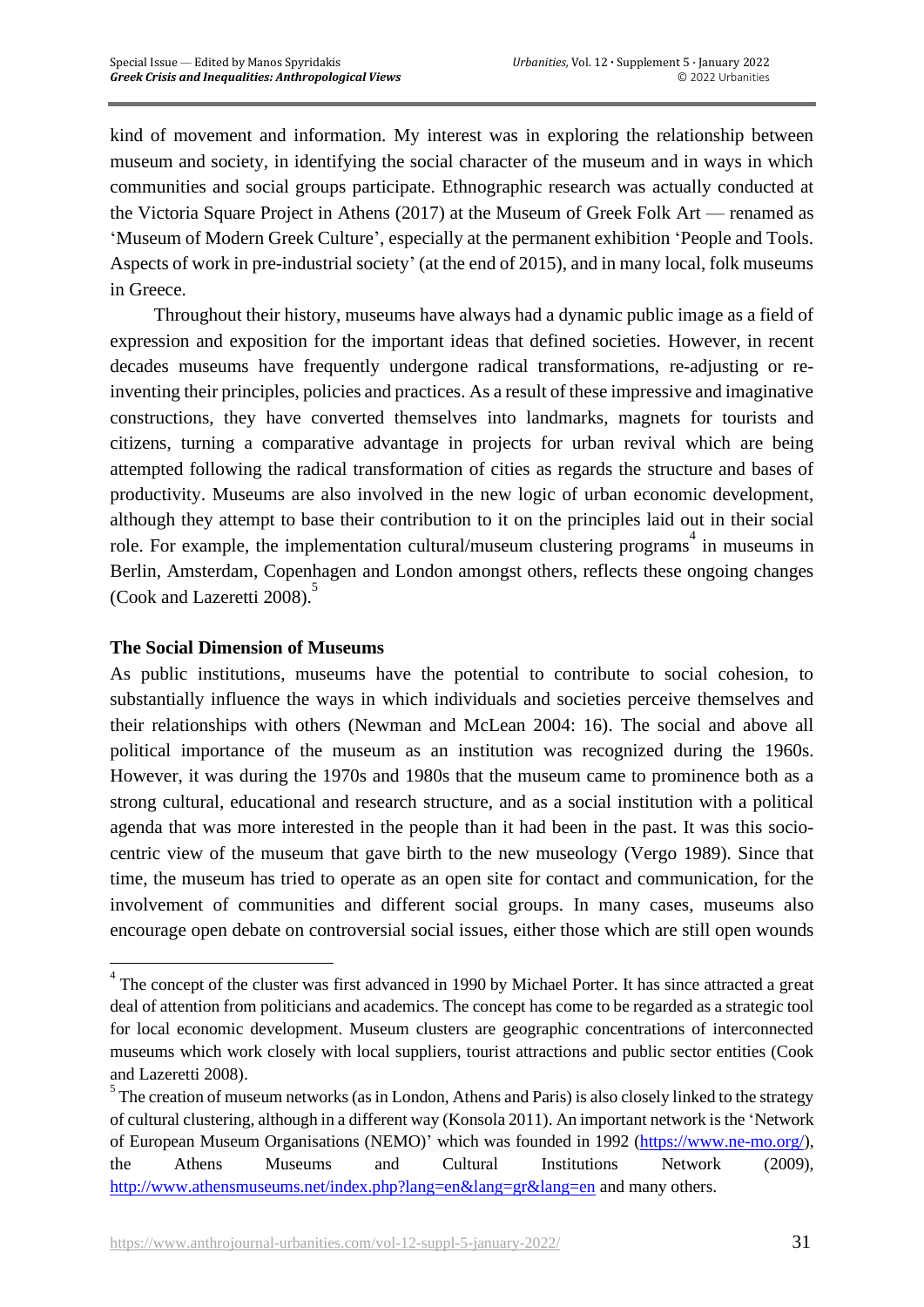or those which reflect a city's difficult cultural heritage (MacDonald 2009: 1-4) such as the holocaust (The Jewish Museum in Berlin).

It should briefly be stated that the museum is an institution that was and is intertwined with the city, but not with the entirety of its social and cultural reality and identity (Bennett 1995). In the ideological climate of Romanticism, during the creation of Western nation-states (Boswell and Evans 1999), the goal envisaged was to showcase a language and culture common to all, as elements that would reinforce cultural identity. During this period, the focus of museums in the West was monopolized by organizing the concentration and display of items of high artistic and aesthetic value, familiar and appropriated works from the art and culture of civilizations (from Egypt, Greece and so on). In other words, a choice was made to promote a cultural heritage that corroborated the economic, political and cultural power of the nation, constituting the dynamic field that would participate in the process of creating a single and dominant national identity (Kaplan 1994, Kaftantzoglou 2001, Bounia and Gazi 2012). The latter would also be strengthened by the development of folklore museums which, through the reproduction of a rural cultural foundation for every nation, established historical depth for national identities (Bennett 1999: 380–393). For their part, ethnographic museums<sup>7</sup> created images and identities of the non-Western Other as seen by the Western colonizer (Barringer and Flynn 1998); that is, as primitive, uncivilized, bizarre or exotic beings.

Within this museological perspective, the culture and daily life of the majority of a city's inhabitants was hardly an object of collection and exhibition (that is, in a real rather than an aesthetic dimension). At the same time, the working classes and other social groups, as publics, had limited access to museums. Although the project of making museums public and fully accessible was already under way in the  $18<sup>th</sup>$  century (for example, the Louvre and British museums), access remained the privilege of the few, until the mid-20<sup>th</sup> century, notably of the social elites or those initiated to the arts. Towards the end of the 19<sup>th</sup> century, the state and museums' interest in the cultural enrichment and education of all classes and social groups through their participation in museums found expression in several ways. However, given that for citizens the museum functioned as the face of the state, it developed particular ideological, political and cultural messages and values — of guidance or control, for instance, of the habits of the working classes, which led indirectly to their exclusion from the museum (Bennett 1995).

<sup>&</sup>lt;sup>6</sup> In discussing the historical development of museums alongside that of the fair and the international exhibition, Bennett sheds new light on the relationship between modern forms of official and popular culture.

<sup>7</sup> Western ethnographic museums collect and classify non-Western peoples and their cultures, thereby creating a shared identity of superiority for Western civilization against the 'primitive Other'. From this perspective, the ethnographic museums of the  $19<sup>th</sup>$  and  $20<sup>th</sup>$  centuries contributed significantly to the consolidation and scientific justification of colonialism and the hegemony of Western Europe over the non-Western world. Since 1970, the view of the role and importance of the ethnographic museum has changed. Today it is understood as representing not only world cultures, but also the world's interconnectedness. Ethnographic collections are therefore regarded as representative bodies of cultural diversity in the present, as well as of traditions that have suffered upheaval (Barringer and Flynn 1998; Thomas 2016; Chambers et al. 2016; Solomon 2012: 88-91).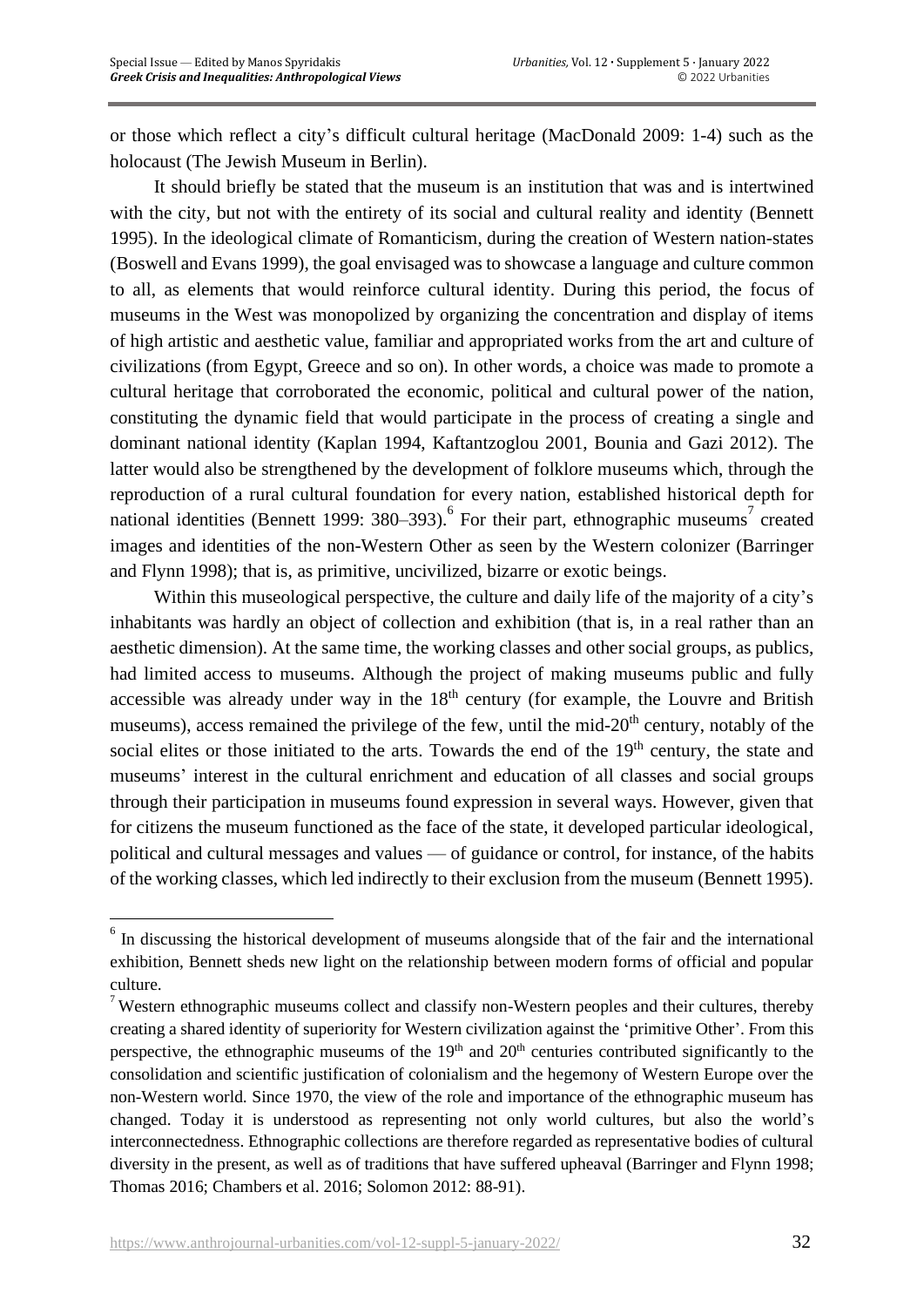It was from the mid-20<sup>th</sup> century onwards that substantial changes in museums' understandings of their roles, policies and practices were enacted. More pluralistic tendencies arose, both with regards to providing uninhibited access for all, but also in relation to practices that incorporated hitherto overlooked items and historical subjects that had emerged after the 1970s. However, museums continued, by and large, to serve not only as fields of expression and exhibition of the important ideas that defined societies, but also foundational political mechanisms for the production and dissemination of messages, ideological or otherwise. It is indicative that since ICOM's creation in 1946, it included a definition of new museums and political practices. After 1956, in particular, these played a central role for museums and museum professionals, becoming a reference point within the international museum community. In 1960, U.N.E.S.C.O. also formally declared that 'Its member states are obliged to take appropriate measures to ensure that their museums are open to all without discrimination on the economic and social level'. Thus, museums gradually changed their mission and philosophy, rethinking their 'endoscopic' policies of a few decades ago and, above all, trying to reach a wider audience, beyond the traditional elite of the skilled and educated. These messages were supported by the authenticity of exhibited material, presented as 'objective' in relation to truth/knowledge. Further, through museums' opening up towards society, chiefly via their educational, entertainment-oriented character, they acquired a new identity, new values, policies and practices. These were based on the idea of promoting creative interaction between objects and social subjects (Miller 1987; Gialouri 2012: 25-30; Solomon 2012: 75-124).

A museum's value lies precisely in its possession of objects. Thus, it inherently reflects and creates relationships between people and objects. Moreover, it also reflects and creates social relationships. This is because objects have the power to mobilize diverse mental, mnemonic*,* imaginary and emotional processes, which create an impact both on the items and on social subjects' identities (Tilley 2001: 260). While visitors are of course called upon to follow the trajectory and interpretation put forward in the museological narrative (Voger 2000), they always retain the possibility of engaging in a solo dialogue with the objects, giving meaning to and interpreting them and their discourses in their own way. Being a privileged space for the reformulation and development of relations between subjects and objects, as well as for developing a sense of belonging and shared identity, museums can bring to the surface myriad stories. Interdisciplinary perspectives, oral history and new technologies all contribute significantly not only to reflecting relationships, conflicts and contradictions in the museum, but also to articulating the above. For instance, by using oral history, some museums make the most of their oral history archives  $\sin$  order to strengthen people's sense of belonging to a place and a community, to address traumatic memories and/or to promote reconciliation (Solomon 2013: 59-75; Mouliou 2016: 51-70; Nakou 2005; Nakou and Gazi 2015). It is after all the case that oral history was associated, during its initial period, with the political demand to give voice to and highlight the perspective of social groups and subjects who had been excluded from official history (Thompson 2000).

 $8\,$  For example, the Museum of London has more than 5000 interviews that were recorded with the participation of residents.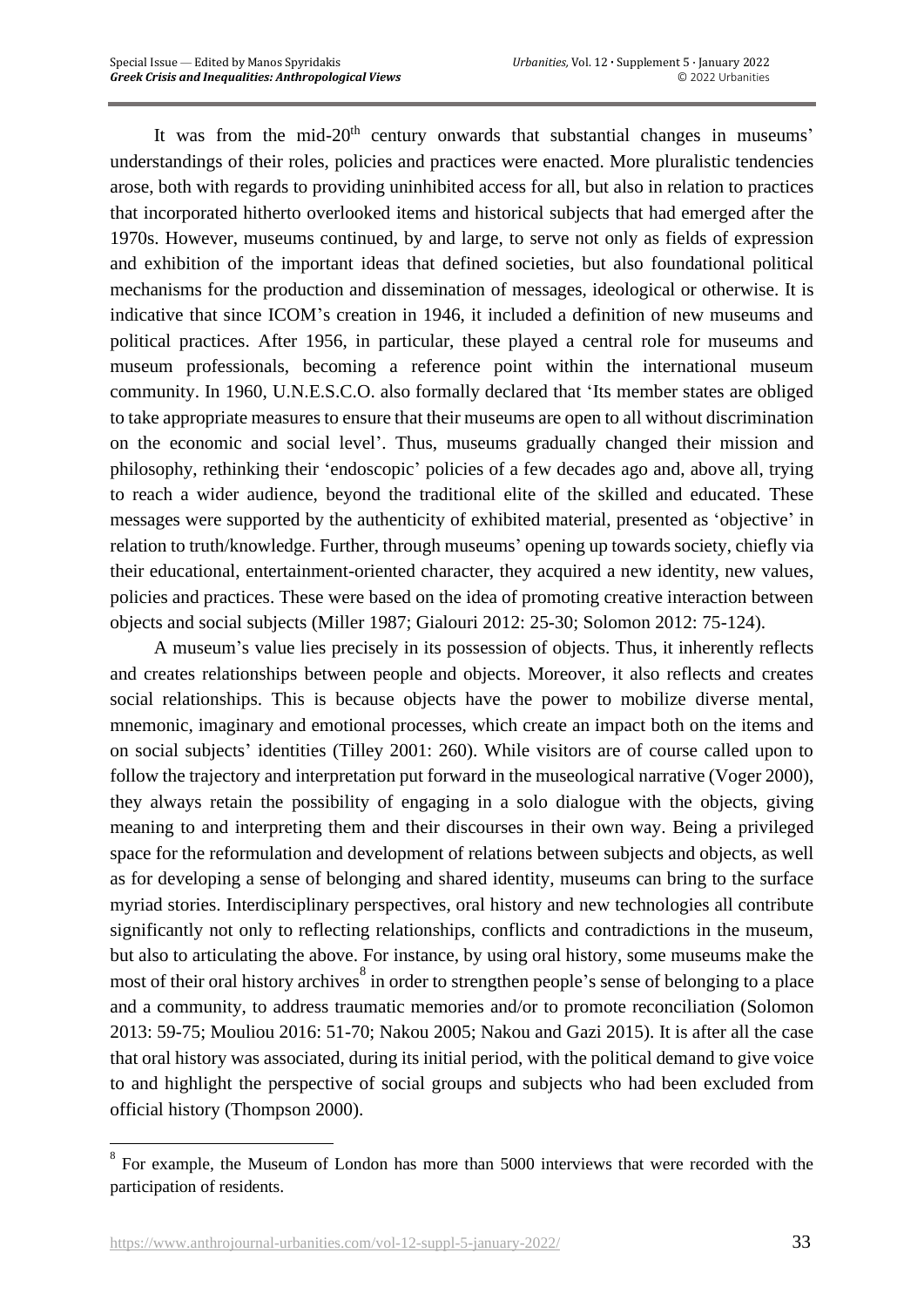## **Museums as Fields of Coexistence and Sociality: Tolerant of Diversity**

Since the turn of the  $21<sup>st</sup>$  century, the key concepts of what has been defined as contemporary or new museology have included participation, adaptability, participatory democracy, social justice, empathy, inventiveness and creativity. These have risen to salience in a context of intense migration flows and mobility, social insecurity and increasing social inequality in cities. The title of the 7<sup>th</sup> International Conference that was organized at the Benaki Museum on the 30th November 2017 is indicative; it read, 'Museums as agents of change. Diversity, Accessibility and Inclusion'. The conference emphasized  $\theta$  the importance of museums and cultural institutions as pillars of society and as ideal spaces for communication and connection between people (Bennett 1999). The following statement is characteristic of the event's tone:

'Museums and cultural institutions can change people's lives. They are pillars of healthy communities and ideal spaces to connect people. While communities around the globe address issues of immigration, religious expression, cultural diversity, discrimination, gender identity, and equality, the commitment of museums to diversity, equity, accessibility, and inclusion has never been more important.' (Excerpt from the text of the invitation of the 7th International conference, titled 'Museums as agents of Change: Diversity, Accessibility and Inclusion', Benaki Museum, Athens, 30 November 2017).

Museums today are therefore not merely cultural organizations with defined spaces, functions and actions. Rather, to the extent that they interact with society and aspire to become part of it, their role goes beyond defined spatial, exhibition and organizational boundaries (Bennett 1995: 59-64). From another angle, the power of museums to govern or regulate the social values and attitudes that underpin a sense of citizenship, and to define<sup>10</sup> community groups and identities, has also, to a significant degree, been proven (Bennett 1995). For this reason, many professionals and academics consider that museums should take on the responsibility of acknowledging and representing cultural and community diversity, which in fact has obvious relevance for community consultations (Sandell 2002, Witcomb 2003, Watson 2007a).

Based on the recognition that it is the people who give value to the objects and collections and that 'there is not any meaning for the museum if it cannot forge associations with people' (Crooke 2007: 131), museums have been developing more collaborative projects between themselves and communities, in which the community is present. In addition, of course, an extensive bibliography that includes critical commentary about these collaborations has also grown up (Watson 2007b; Sandell 2003: 45-62). Under the umbrella of the above ideas and

<sup>9</sup> [https://diavlos.grnet.gr/event/e976.](https://diavlos.grnet.gr/event/e976) The conference included four keynote addresses of the following speakers: Dr Nicole Ivy, Director of Inclusion, American Alliance of Museums (USA); Georgia Krantz, Independent Accessibility Trainer and Consultant (USA); Sarah Plump, Research Associate, Research Center for Museums and Galleries (UK); Jess Turtle and Matt Turtle, Co-founders, Museum of Homelessness (UK).

 $10<sup>10</sup>$  It is usual to treat communities as something that is 'collected' or acquired; the consultation consists in 'telling' communities what they need (Watson 2007b).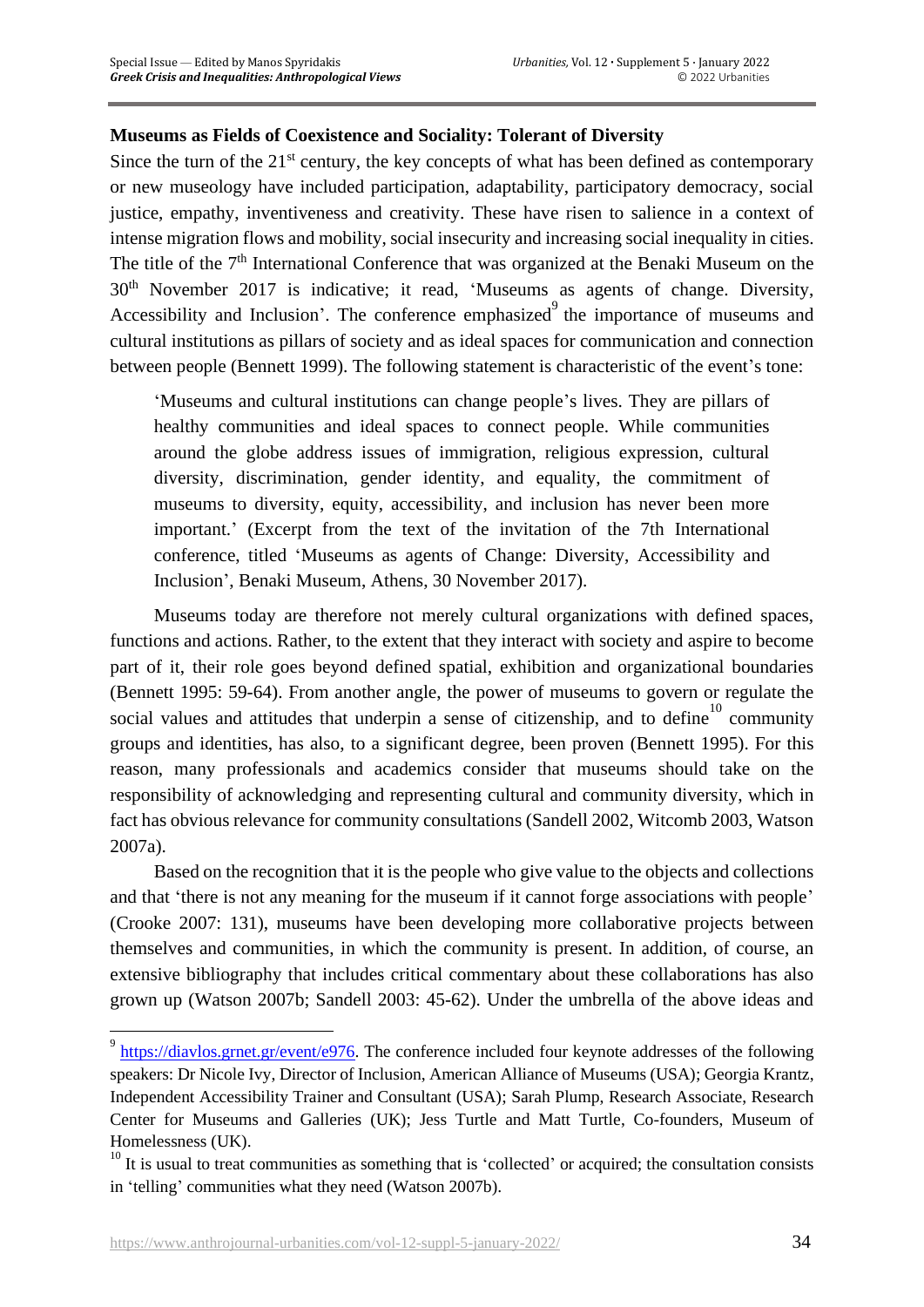practices, a history and memory of silenced issues such as those of migration, labour, slavery, the holocaust,  $11$  excluded communities  $12$  and others have emerged. Examples in Greece include the Hansen Museum in Spinalonga, the Holocaust Museum in Kalavrita, the Ai Stratis Museum of Exile in Athens, the Makronisos Museum of Political Prisoners. Indicatively, I will refer to the Museum of political exiles of Ai Stratis that could be considered a place of counter memory, in the words of Foucault (1997). Counter memory in the sense that its founders and the museum items 'opposed' to the official policy of forgetting / amnesia of exile and camps. In place of the non-memory version, they put the emergence of their history and their collective/social memory. The pioneers in the establishment of the museum (1988) are Greek citizens who during the civil war (1946-1949), the post-war years (1950-1962) and the military dictatorship (1967-1974) suffered due to their political beliefs — mainly leftists — an unbridled state violence and repression (confinements in exile camps, deportations, executions, etc.), (Panourgia 2013, Voglis 2004). Thousands of men, women and children spent much of their lives in some 100 isolated geographical areas of Greece — and more than 40 were barren islands of this country. Ai Stratis, a small island in the North Aegean, was the place with the longestrunning exile and received more than 10,000 political prisoners, men, women and children.

The museum's collections<sup>13</sup> are composed of the remaining traces of the exiled life. Objects, personal files, documents, memories and oral testimonies, images and art projects, show experiential aspects of the daily life of the exiles. As museums exhibit and document, they open the exile wound, and represent political and social relations of power, conflict and violence. They represent mainly a difficult heritage, which, however, in the museum place can be managed and interpreted by the social subjects.

Numerous museum exhibitions have also been dedicated to contemporary international migration which is seen as an increasingly globalized phenomenon, displaying qualitatively new characteristics (Castles et al. 2014: 19). The most recent ones narrate the challenge of global migration in a more or less critical, longitudinal manner. In Italy, for example, new permanent exhibitions focus both on Italians' perceptions of migration and on migrants' perceptions of themselves in their new context. Other museums also respond to these issues with temporary initiatives. In the 'Mare Internum' exhibition at Rome's Ara Pacis Museum, a transparent room, overlooking the city, was set up as a memorial to the victims in the Mediterranean. A boat made of fragments of wood from boats that have carried migrants towards the coasts of Lampedusa acts as the object and sign of people seeking refuge and hope for a better life (Boccalatte 2017: 6–8). An exhibition was also organized on the island of

 $11$  See for example the Jewish Museum in Berlin which uses targeted architectural symbols to narrate a difficult heritage's experiences and memories (Mac Donald 2009).

 $12$  During the 1960s and 1970s, community museums tended to be created and run by activists rather than museum professionals. A community museum is a museum serving as an exhibition and gathering space for specific identity groups or geographic areas. They are usually multidisciplinary, and may simultaneously exhibit the history, social history, art or [folklore](https://en.wikipedia.org/wiki/Folklore) of their communities. They also emphasize collaboration with — and relevance to — visitors and other stakeholders, and, as a result, often appear more overtly political than other museums (Watson 2007a, 2007b; Kadoyama 2018).

[https://www.exile-museum.gr](https://www.exile-museum.gr/)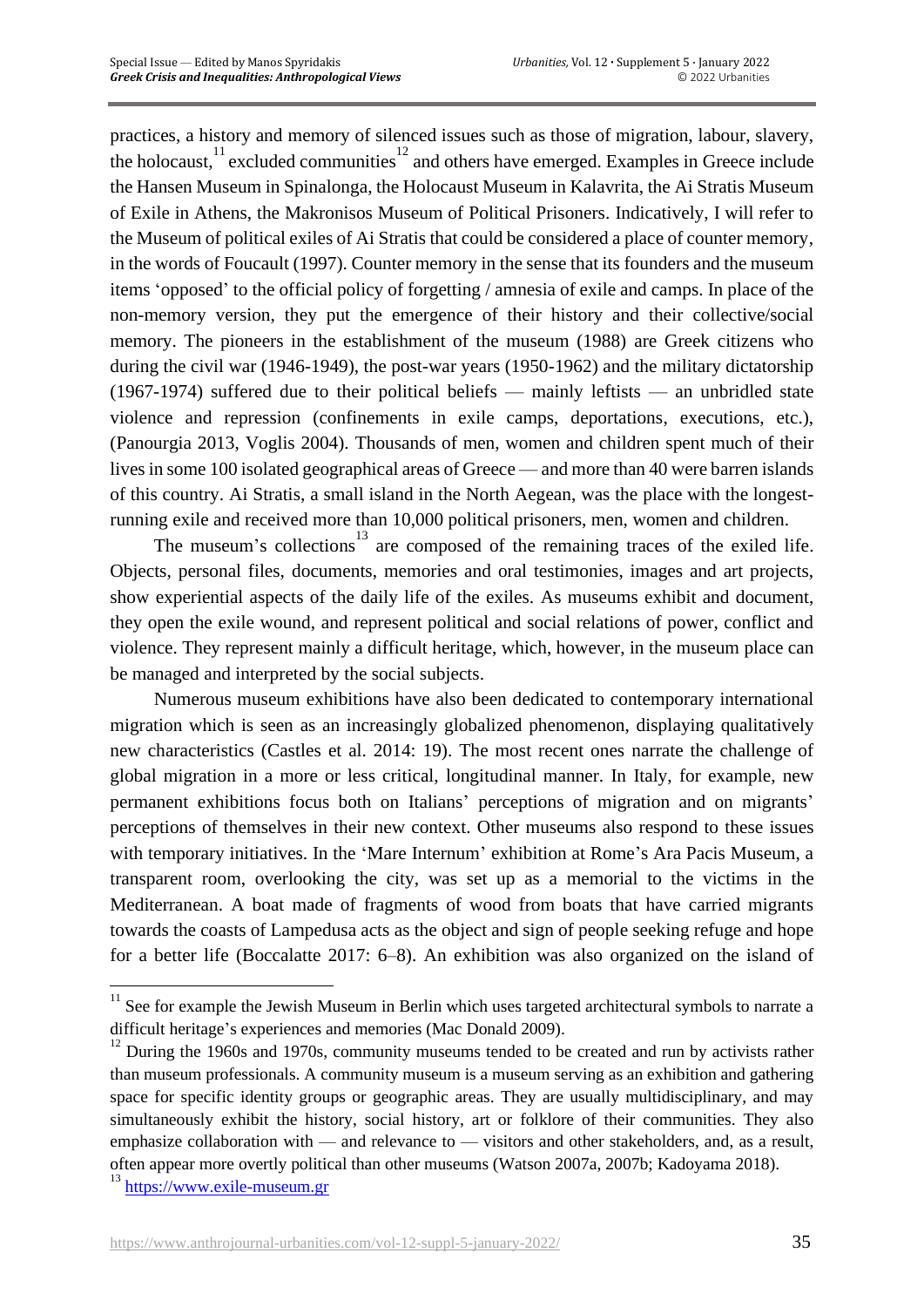Lampedusa itself, entitled, 'Towards the Museum of Trust and Dialogue for the Mediterranean'. Interspersed objects from ancient times till the present referred, in varied ways, to contemporary trauma in the Mediterranean Sea. Personal items belonging to refugees and migrants who had drowned trying to reach the island served as living witnesses to the drama.

The many functions and practices which museums have assumed in relation to current migration (Mouliou 2018: 11-20) show that they are engaging with contemporary urban life, namely with the critical issue of tackling new social inequalities and the social exclusion of otherness, xenophobia and so on. Thus their goal of acting as both mediators for a renewed kind of world citizenship and sites of inclusion and communing, are their most important functions, as organizations like the Commonwealth Association of Museums (CAMOC, CAM) and the International Committee for Regional Museums ICR Organizations claim.<sup>14</sup> The project 'Migration: Cities (Im)migration and Arrival Cities', the preliminary results of which were discussed at a first conference in Athens (6-8 February 2017), and in later conferences in other cities, is indicative of this trend (Mouliou et al. 2019: 40-44). It is noteworthy that there is no museum of migration in Greece,<sup>15</sup> although it was, until 1970, a country closely tied to the experience of emigration and later a host country for a large number of immigrants and refugees. It seems that museum theory and practice in Greece is not yet ready to embrace the social purpose of the museum and to integrate other communities and identities. Nonetheless, in 2018 the Museum of Greek Folk Art and Greek Folk Musical Instruments — Foivos Anogianakis Collection — renamed the 'Museum of Modern Greek Culture', presented the exhibition 'New Homelands'<sup>16</sup> within the framework of the European FAIDRA project (Family Separation through Immigration–Dramatizing Anecdotal European History). Key themes in this exhibition were immigrant adjustment and social inclusion, as well as the relationships of cohesion or family breakdown.

### **Another Tendency: Towards the Cultural Economy**

At the start of the  $21<sup>st</sup>$  century, one can say that some museums have radically transformed, adjusted and re-invented their principles, policies and practices (Dicks 2019). A growing number of museums (mega museums in particular, such as the Getty Centre in Los Angeles, the Guggenheim Museum in Bilbao or the Tate Modern in London) appear to have entered a

<sup>&</sup>lt;sup>14</sup> CAMOC, Museums City Review 2017/1, p. 39 [\(http://network.icom.museum/camoc/\)](http://network.icom.museum/camoc/)

<sup>&</sup>lt;sup>15</sup> During the last decade, however, there has been a strong interest from citizens in the establishment of an immigration museum in Piraeus, in the port from where thousands of Greek migrants left for America from the beginning of the 20<sup>th</sup> century and later for other destinations (Australia and New Zealand). Among other actions, citizens call for the collection of objects, printed documents, oral life stories of immigrants, economic support, etc. (MoM [http://mompiraeus.blogspot.com/2010/03/ellis-island.html.](http://mompiraeus.blogspot.com/2010/03/ellis-island.html) Despite their efforts its establishment has not been possible.

[http://www.mnep.gr/gr/ektheseis/proigoumenes/kainourgies-patrides/.](http://www.mnep.gr/gr/ektheseis/proigoumenes/kainourgies-patrides/) Several also temporary exhibitions have been sparked by the current refugee crisis. See, for example, the Fοlklife and Ethnological Museum of Macedonia-Thrace, where the exhibition, 'What would you take with you? Uprooting | Borders' was organized (http://www.lemmth.gr/-/esy-ti-tha-epairnes-mazi-sou-xerizomosborders-2016).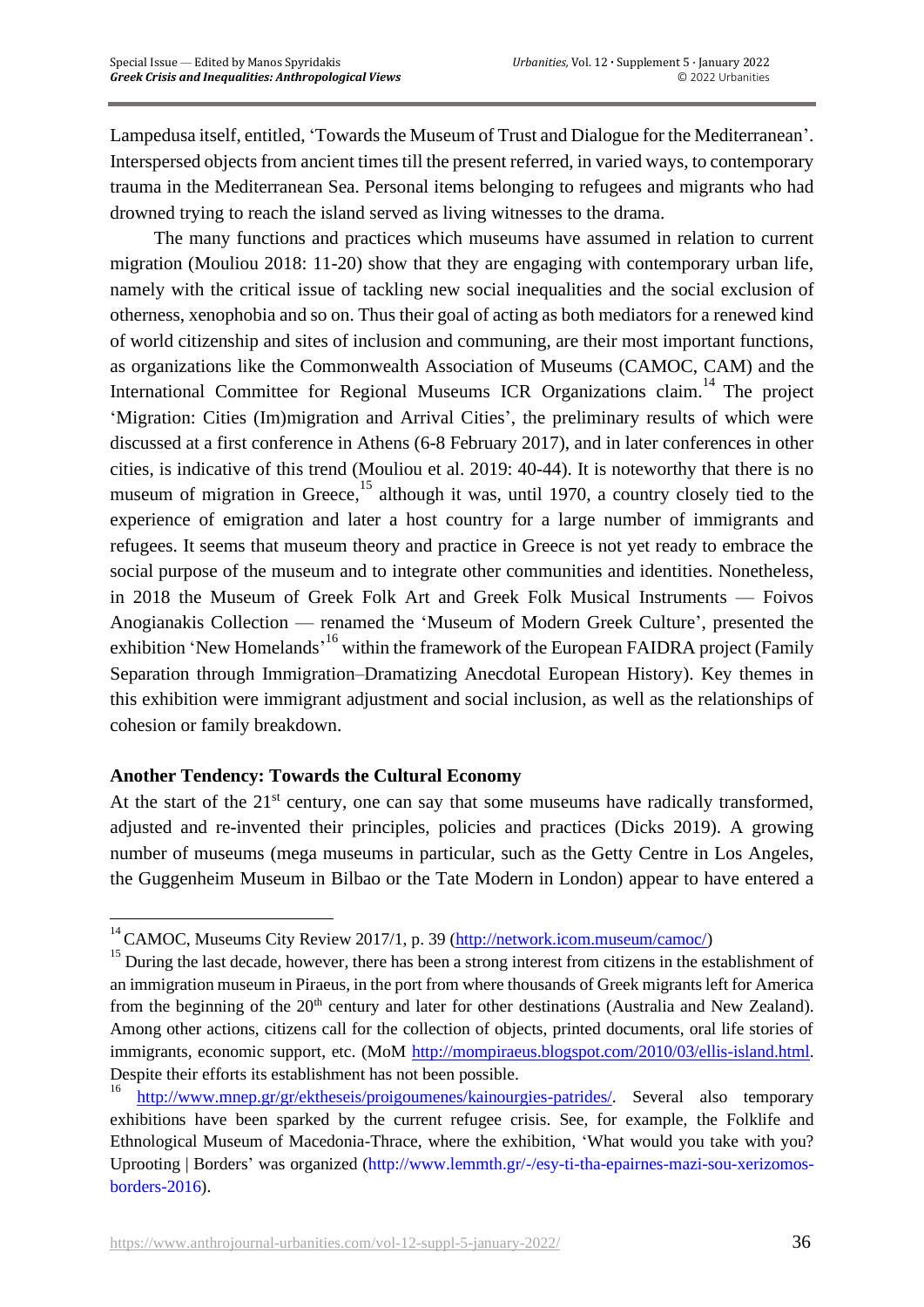new era of existence, which has led to new struggles over their role and mission (Mathur 2005: 697-700). The tendency towards the commercialization of museum collections and activities, as well as the growth of the cultural economy, have become visible in many vast cities 'that represent the emblematic initiatives of the global capitalist cultural economy' (Scott 1997: 324). According to Scott, the modern museum 'comes to the fore as one of the most dynamic scenarios of capitalism at the start of the 21<sup>st</sup> century' (Scott 1997: 323). Searching the 'cultural logic of the late capitalist museum', Krauss also recognizes that in museums there is a deep shift both in their identities and in the ever more corporate nature of their frameworks of operation (Krauss 1990: 3-17). It is evident that the ICOM's museum definition no longer reflects contemporary museums' challenges and manifold visions and responsibilities. According to the ICOM Statutes, 'A museum is a non-profit, permanent institution in the service of society and its development, open to the public, which acquires, conserves, researches, communicates and exhibits the tangible and intangible heritage of humanity and its environment for the purposes of education, study and enjoyment'.<sup>17</sup>

### **New Responses: Τo Create for Ourselves a Place in which to Be Together**

In the last decade, a new form of museum has been emerging from social groups that experience insecurity, vulnerability (Spyridakis 2018) social exclusion, inequality and marginalization in a variety of ways. It is connected with the creation of spaces in which, in the present, peoples' items and experiences are gathered, created and exhibited. Further, in these spaces, activities that cultivate a sense of belonging and community take place, particularly in multicultural but also in economically marginalized regions. Museums such as the Museum of Homelessness<sup>18</sup> in London, the Victoria Square Project<sup>19</sup> in Athens and the currently active Hansens Museum

<sup>&</sup>lt;sup>17</sup> Adopted by the 22<sup>nd</sup> General Assembly in Vienna, Austria, on 24 August, 2007. In 2016, a new Standing Committee was appointed to study the current definition. The Committee on Museum Definition, Prospects and Potentials (MDPP 2017-2019) explores museums' shared but also profoundly dissimilar conditions, values and practices in diverse and rapidly changing societies.

<sup>&</sup>lt;sup>18</sup> The Museum of Homelessness (MoH) Founded in 2015. This is a community driven social justice museum, created and run by people with direct experience of homelessness. As the curators emphasize: 'Together we collect and share the art, history and culture of homelessness and housing inequality to change society for the better. Together we find hope in deeply divided and difficult times.' [\(https://museumofhomelessness.org/\)](https://museumofhomelessness.org/).

 $\degree$ In the popular consciousness of Athenians, Victoria Square symbolizes the movement of refugees and immigrants. It is a meeting point for different populations. Victoria Square Project is a social and cultural space where various activities take place. It aims to create a sense of belonging and of community in a very multicultural yet economically degraded area. Referring to the importance and meaning of the Victoria Square Project, its main participants emphasize that 'on a larger scale, the Victoria Square Project is renegotiating what the concepts of "citizen" and "participation" mean. We want to break the isolation of privacy that exists in cities such as Athens and together with the local community to codecide and create our neighbourhood identity.' Referring to the dynamics of future museums, Dr Nicole Ivy, director of the newly formed Department of Social Inclusion at the American Museum Association (AAM), believes that the inclusion of all people is essential to the sustainability of future museums and the development of meaningful local relationships. She also notes that a successful example is the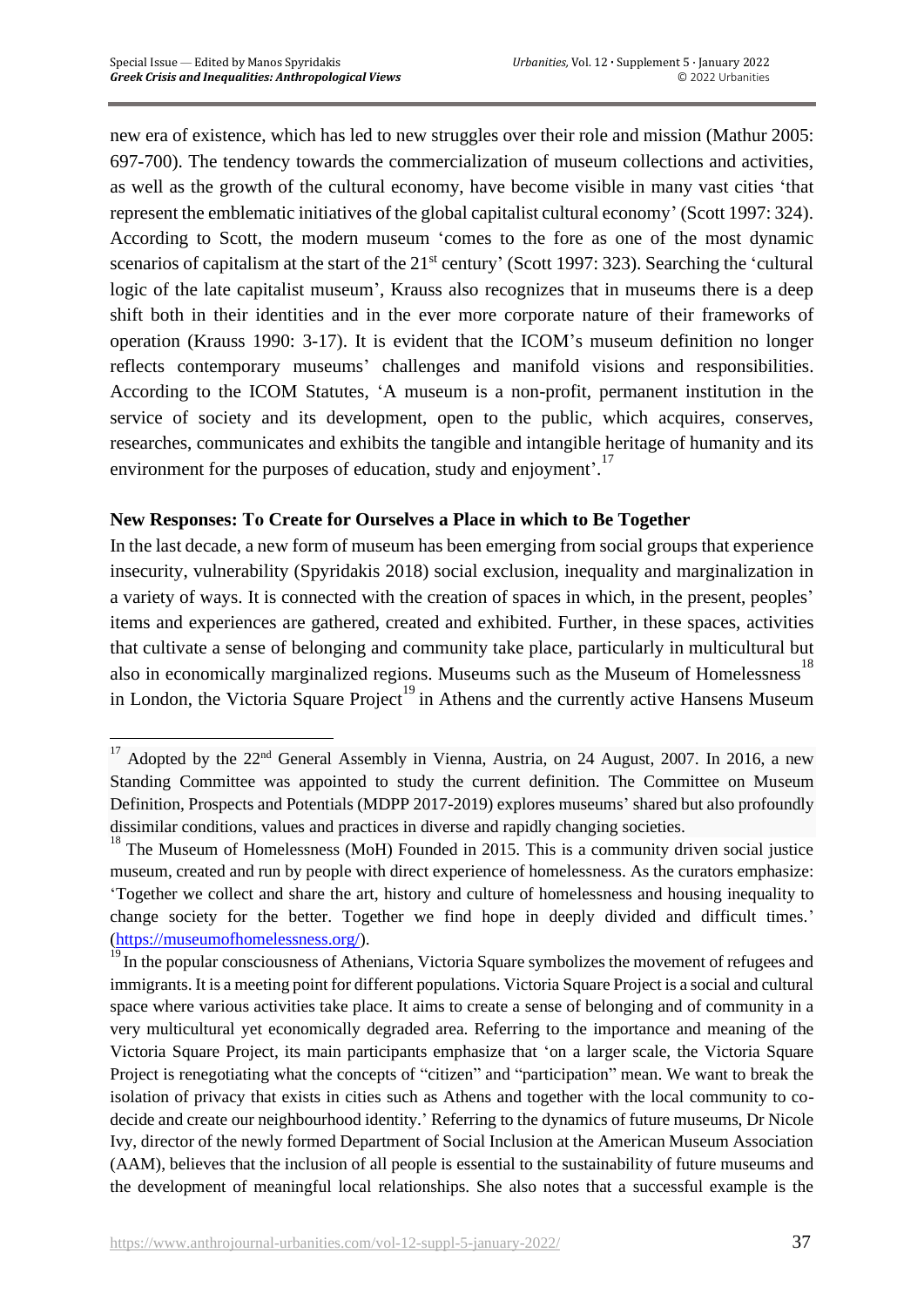in Spinalonga, bring different experiences, imaginaries and memories into contact with each other, giving rise to new compositions and hybrid ties, and also new tendencies and shifts. The Victoria Square Project is an indicative example. In 2015-2016, when many immigrants and refugees made their way to Europe through Athens and Greece, the Victoria Square, located in the centre of Athens, has become a campground for refugees and immigrants. A year later the square, became a place of an open artistic activity that took place in the framework of *documenta 14*. The aim of the artists was to operate the Victoria Square Project as an open action, based on the creative participation of the people of the square and the neighbourhood and to bring together the local society. Many and more people of the area are now involved in all kinds of activities. The participation of immigrants and refugees was expressed immediately and in many ways. Various events, handicrafts, discussions, rough exhibitions of small objects, brought by immigrants and refugees from their homeland (a small wooden box, an old suitcase, a pair of damaged shoes, a traditional dress, pictures, disks with music, photographs), virtual and memorial journeys in the daily life of the past, took place in the small space of the project and the surrounding open space. Looking at the ways in which the immigrant and refugee communities involve, express and communicate their particular cultures and identity, we can find out that integrating into a modern society, goes through tolerance of diversity and otherness. 'We also have a culture, many things to say and show'*,* said a Moroccan woman to me. It's about the emblematic persons of diversity, who are both 'here' and 'elsewhere' at a threshold that leads to precariousness but also hope. So, through the 'museum spaces' — which in essence are not fixed or crystallized, but dynamic and interactive sites — vulnerable people invent and create hybrid and temporary identities and roles, suspended between past and present. Although they operate outside of and beyond institutional frameworks, these initiatives fully realize the true meaning and content of the terms participation, coexistence, diversity, accessibility and integration.

### **Conclusion**

It is primarily urban societies across the world that are confronting social inequality, immigration, cultural diversity and discrimination. Modern cities are under constant pressure to showcase their unique comparative advantage over other cities, to achieve a certain quality life and to gain visibility and a high ranking in the preferences of organizations, businesses, tourists and citizens. Thus, culture and cultural heritage are viewed not only as providing the potential for a comparative advantage in the revitalization of cities, but also as channels for communication, coexistence, social inclusion and integration. In response, a wide range of cultural institutions and organizations, including museums, have emerged. As public institutions, museums have the potential to contribute to social cohesion, to substantially influence the ways in which individuals and societies perceive themselves and their relationships with others. It was after the 1970s that the social character of the museum and its social dimension expanded. However, from its inception as a public institution, the museum

Victoria Square Project Museum. Interview in the [http://www.huffingtonpost.gr.](http://www.huffingtonpost.gr/) See also [https://museumfinder.gr/ta-mousia-tou-mellontos/,](https://museumfinder.gr/ta-mousia-tou-mellontos/) December 2017.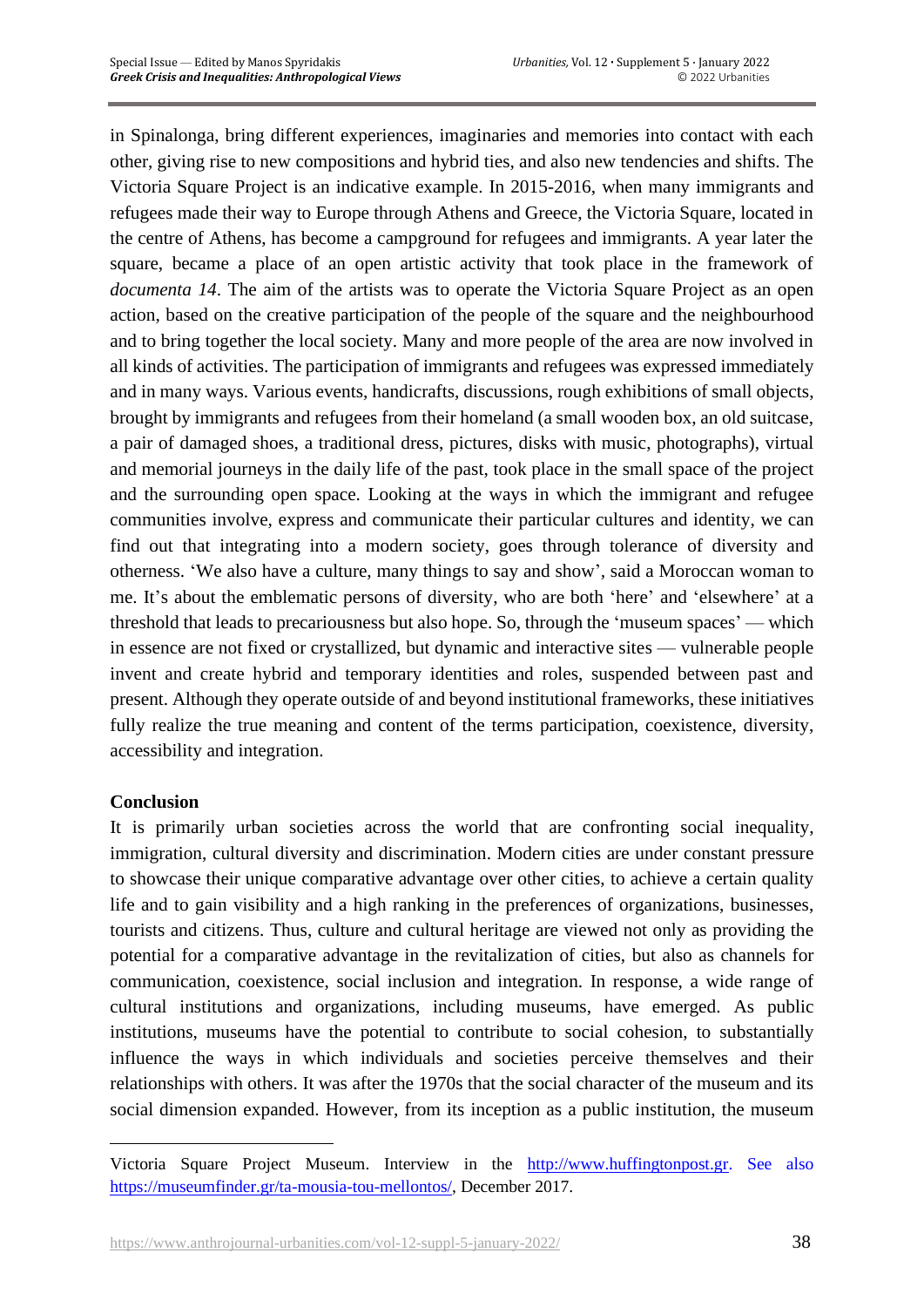has never constituted a neutral or passive cultural space that merely preserves and exhibits the cultural past. Museums have always been living social spaces in which culture was not only represented, reproduced and consumed, but in which creative encounters, conflicts, tensions and exclusions manifested themselves. These centred around museums' aims of controlling or asserting ownership over the past and more importantly, the present. Museums are in other words spaces in which relations of power but also of resistance and the edification of powerful cultural identities are expressed. They are spaces in which newly formed identities, interwoven with the crisis of heterogeneity, vulnerability and inequality, are reciprocated and demonstrated.

From the beginning of the  $21<sup>st</sup>$  century, the tendency towards the commercialization of museum collections and activities, as well as the growth of the cultural economy, have at the very least become visible in many vast cities 'that represent the emblematic initiatives of the global capitalist cultural economy' (Krauss 1990, Mathur 2005). Alongside this, more and more people are experiencing extreme forms of insecurity, vulnerability and social exclusion, especially in times of crisis. The insecurity experienced by large swathes of a city's population reflects, of course, the neoliberal capitalist reforms that have reshaped the landscape and social fabric of the modern city. What is remarkable, however, is that a new form of museum is emerging, presided over not by a cultural institution or museologists, but by the aforementioned individuals and social groups living in modern cities in precarious conditions. The form of the museum — created by marginalised social groups — seems to be an emerging possibility of reaction and creative alternatives. For the time being, in the above museum spaces, peoples' items and experiences are gathered, created and exhibited. Further, many activities that cultivate a sense of belonging and community take place, particularly in multicultural but also in economically marginalized regions. Finally, the museums of the precarious and marginalized people appear to be capable of creating places and activities that cultivate participation and the sense of co-belonging to a community. As such, they stand in juxtaposition to relationships of power, inequality and exclusion.

### **References**

- Bennett, T. 1995. *The Birth of the Museum: History, Theory, Politics*. London: Routledge.
- Bennett, T. 1999. Useful Culture. In D. Boswell and J. Evans (eds), *Representing the Nation. A Reader: Histories, Heritage and Museums*. London: Routledge.
- Barringer, T. and Flynn, T. eds. 1998. *Colonialism and the Object: Empire, Material Culture and the Museum*. London: Routledge.
- Boswell, D. and Evans, J. eds. 1999. *Representing the Nation. A Reader: Histories, Heritage and Museums*. New York: Routledge
- Boccalatte, L. 2017. Migrations and Spontaneous Museums in Italy. *CAMOC Museums City Review,* January: 6-8.
- Bounia A., and Gazi, A. eds. 2012. *National Museums in South Europe. History and Prospects*. Athens: Kalidoskopio (in Greek).
- Castles, S., de Haas, H. and Miller, M. J. 2014. *The Age of Migration: International Population Movements in the Modern World.* New York: Palgrave Macmillan.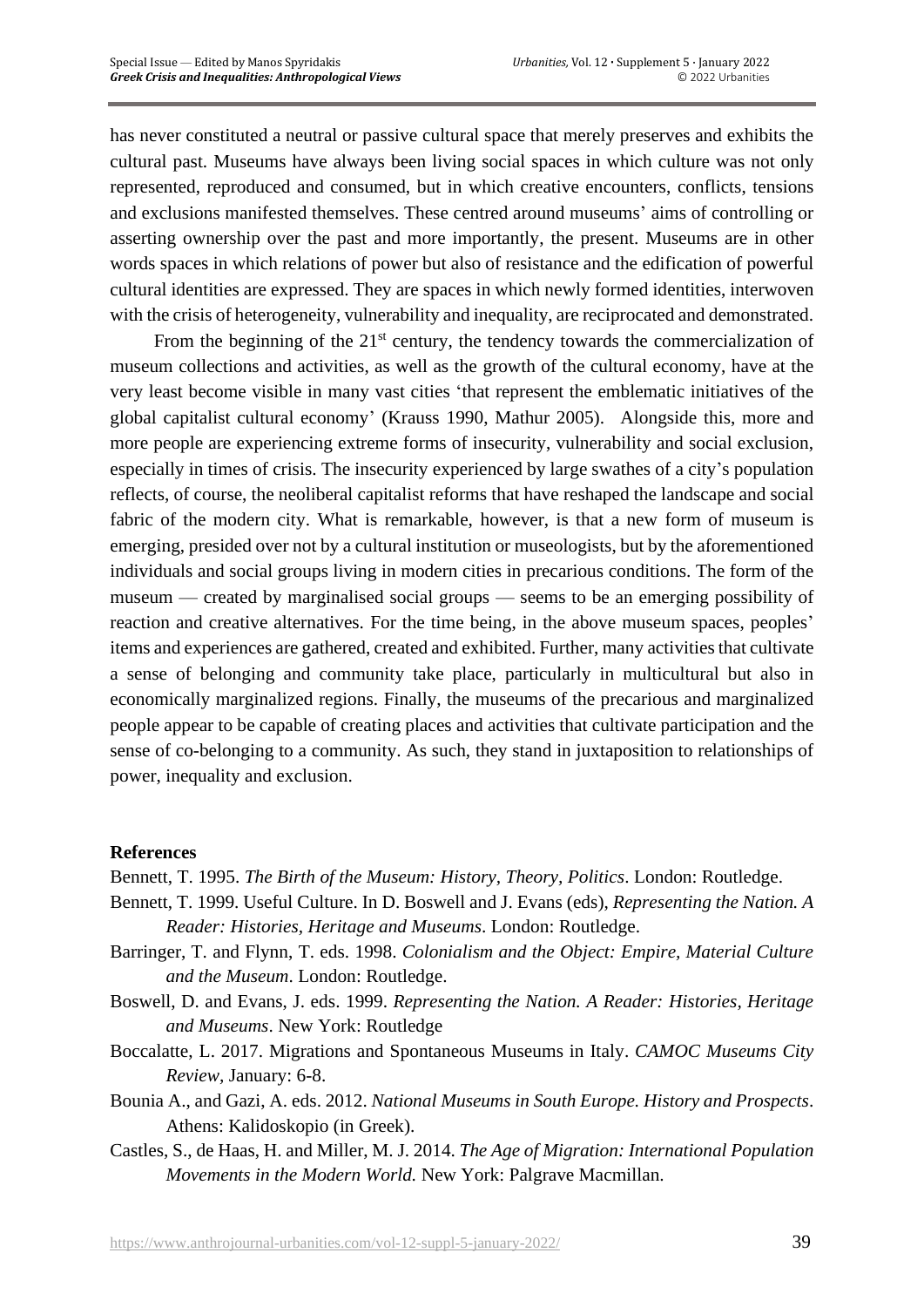- Chambers, I., De Angelis, A., Ianniciello, C., Orabona, M. and Quadraro, M. eds. 2016. *The Postcolonial Museum: The Arts of Memory and the Pressures of History.* New York: Routledge.
- Cook, P. and Lazzeretti, L. eds. 2008. *Creative Cities, Cultural Clusters and Local Economic Development*. Cheltenham: Edward Elgar Publishing.
- Dicks, B. 2019. Competing Sources of Museum Legitimacy: Dominant, Residual and Emergent Definitions. In *On Legitimacy: Multidisciplinary Reflections*, edited by I. Pardo and G. B. Prato, *Urbanities-Journal of Urban Ethnography,* 9 (Supplement 2): 29-36.
- Harvey, D. 2007. *A Brief History of Neoliberalism*. Oxford: Oxford University Press.
- Foucault, M. 1997. *Language, Counter-Memory, Practice: Selected Essays and Interviews.* Oxford: Blackwell.
- Gialouri, E. 2012. Introduction. In E. Gialouri (ed.), *Material Culture. Anthropology in the Land of objects.* Athens: Alexandria (in Greek).
- Kadoyama, M., 2018. *Museums Involving Communities: Authentic Connections.* New York: Routledge.
- Kaftantzoglou, R. 2001. *Ιn the Shadow of the Sacred Rock - Space and Memory in Anafiotika*. Athens: Ellinika Grammata (in Greek).
- Kaplan, E. ed. 1994. *Museums and the Making of 'Ourselves'. The Role of Objects to National Identity*. London: Lancaster University Press.
- Konsola, D. 2011. Museum Networks, in the Modern City. Paper presented at the conference of the Greek Section of the European Regional Science Society, Panteio University, Athens, 6-7 May 2011 (in Greek).
- Krauss, R. 1990. The Cultural Logic of the Late Capitalist Museum. *October,* 54 (Autumn): 3-17.
- Lord, G. and Blankenberg, N. eds. 2015. *Cities, Museums and Soft Power*. Washington DC: The American Alliance of Museums Press.
- MacDonald, S. 2009. *Difficult Heritage: Negotiating the Nazi Past in Nuremburg and Beyond*. Abingdon: Routledge.
- Mathur, S. 2005. Museums and Globalization. *Anthropological Quarterly*, 78 (3): 697-708.
- Miller D. 1987. *Material Culture and Mass Consumption.* Oxford: Blackwell.
- Mouliou, M. 2015. The Museum as Quality, Experience, Urban Symbol and Soft Power. Examples of International and Domestic Museum Practice. In I. Poulios et al. (eds), *Cultural management, local society and sustainable development*. eBook, Athens: Association of Greek Academic Libraries. Available at <http://hdl.handle.net/11419/2394> (in Greek).
- Mouliou, M. 2016. My/Our City. Participatory Practices for Collecting Urban Memory and Contribution by City Museums. In R. Van Bouchoten et al. (eds), *Memory Tells the City. Oral Testimonies of the Past and Present of Urban Space*. Athens: Plethron.
- Mouliou, M., Gegê Leme J. and van Dijk, N. 2019. Museums, Migrants and Social Innovation in the Cities. *CAMOC Museums of Cities Review*, December: 40-49.
- Mouliou, M. 2018. Museums in the Age of Great Migratory Flows: Looking for Good Museum Practices. *Notebooks of Museology*, 11: 11-20.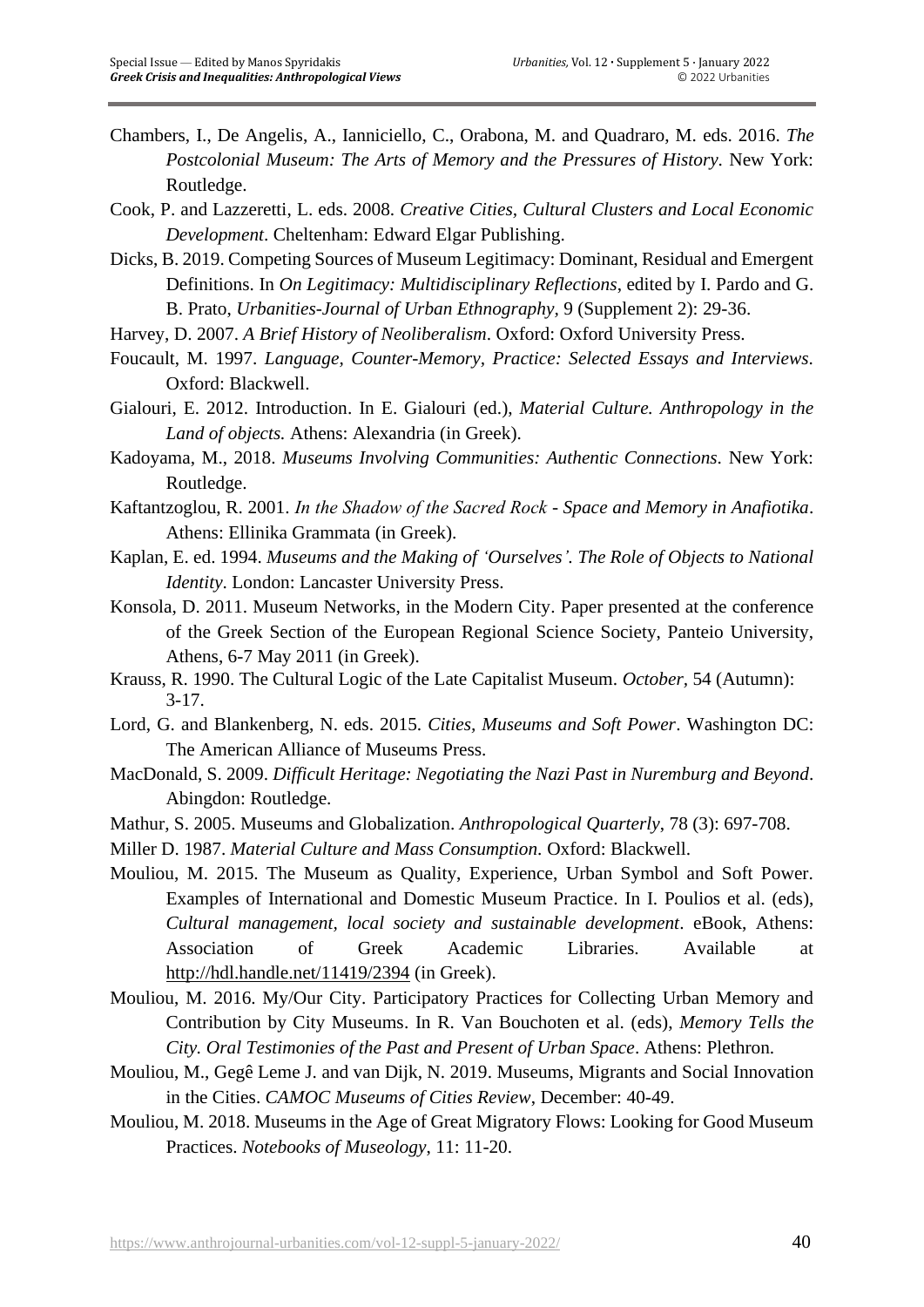- Nakou, E. 2005. Oral History, Museums and History Education. Paper presented at the seminar *Can Oral History Make Objects Speak*? Nafplio, 18-21 October 2005, [http://icme.icom.museum/fileadmin/user\\_upload/pdf/2005/nakou.pdf](http://icme.icom.museum/fileadmin/user_upload/pdf/2005/nakou.pdf)
- Nakou, E. and Gazi, A. eds. 2015. *Oral History in the Museums and Education.* Athens: Nisos Publications (in Greek).
- Newman, A. and McLean, F. 2004. Presumption, Policy and Practice. *International Journal of Cultural Policy*, 10 (2): 167-181.
- Nye Jr., J. S., 1990. *Bound to Lead: The Changing Nature of American Power.* New York: Basic Books.
- Panourgia, N. 2013. *Dangerous citizens. The Greek Left and State Terrorism*. Athens: Kastaniotis (in Greek).
- Prato, G. B. ed. 2009. *Beyond Multiculturalism: Views from Anthropology*. London: Routledge.
- [Pardo](https://www.routledge.com/search?author=Italo%20Pardo) I., [Prato](https://www.routledge.com/search?author=Giuliana%20B.%20Prato) G. B. eds. 2012. *Anthropology in the City: Methodology and Theory*. London: Routledge.
- Pardo, I. 2020. A Botched Urban Change: A Case-Study from Central Naples. In *Urbanity in Flux: Theoretical Reflections*, edited by I. Pardo, G. B. Prato and J. Rosbrook-Thompson. *Urbanities-Journal of Urban Ethnography,* 10 (Supplement 3): 13-32.
- Pardo, I and Prato, G. B. 2019. Ethnographies of Legitimacy: Methodological and Theoretical Insights. In I. Pardo and G. B. Prato (eds), *Legitimacy: Ethnographic and Theoretical Insights*. New York: Palgrave Macmillan.
- Sandell, R. 2002. Museums and the Combating of Social Inequality: Roles, Responsibilities, Resistance. In R. Sandell (ed.), *Museums, Society, Inequality*. London: Routledge.
- Sandell, R. 2003. Social Inclusion, the Museums and the Dynamics of Sectoral Change. *Museum and Society*, 1 (1): 45-62.
- Scott, A. 1997. The Cultural Economy of Cities. *International Journal of Urban and Regional Research*, 2 (1): 322-329.
- Solomon, E. 2011. History, Memory, Representation: Presenting the Holocaust in the Jewish Museums of Greece. G. Antoniou, S. Dordanas, N. Zaikos and N. Maratzidis (eds), *The Holocaust in the Balkans.* Thessaloniki: Epikentro (in Greek).
- Solomon, E. 2012, Museums as 'Objects'. Looking for Ways to Approach. In Gialouri, E. (ed.), *Material Culture. Anthropology in the Land of Thinks.* Athens: Alexandria (in Greek).
- Solomon, E. 2013. Museums and Oral Histories: Empowering Memories and Relationships. In R. Boeshoten et al. (eds), *Bridging the Generations: Interdisciplinarity and Narrative Life in the 21st Century. Oral History and Other Bio-Stories*. Proceedings of International Conference, Volos: eBook, Oral History Association (in Greek).
- Spyridakis, M. ed. 2009. *Transformations of Space: Social and cultural dimensions.* Athens: Nisos (in Greek).
- Spyridakis, M. 2018. *Homo Precarious. Experiences of Vulnerability in the Crisis.* Athens: Pedio (in Greek).
- Stavrides, S. 2016. *Common Space: The City as Commons.* London: Zed Books.
- Thomas, N. 2016. We Need Ethnographic Museums Today Whatever you Think of their History. *Apollo: The International Magazine of Art*. 16 March, [https://www.apollo-](https://www.apollo-magazine.com/we-need-ethnographic-museums-today-whatever-you-think-of-their-past)